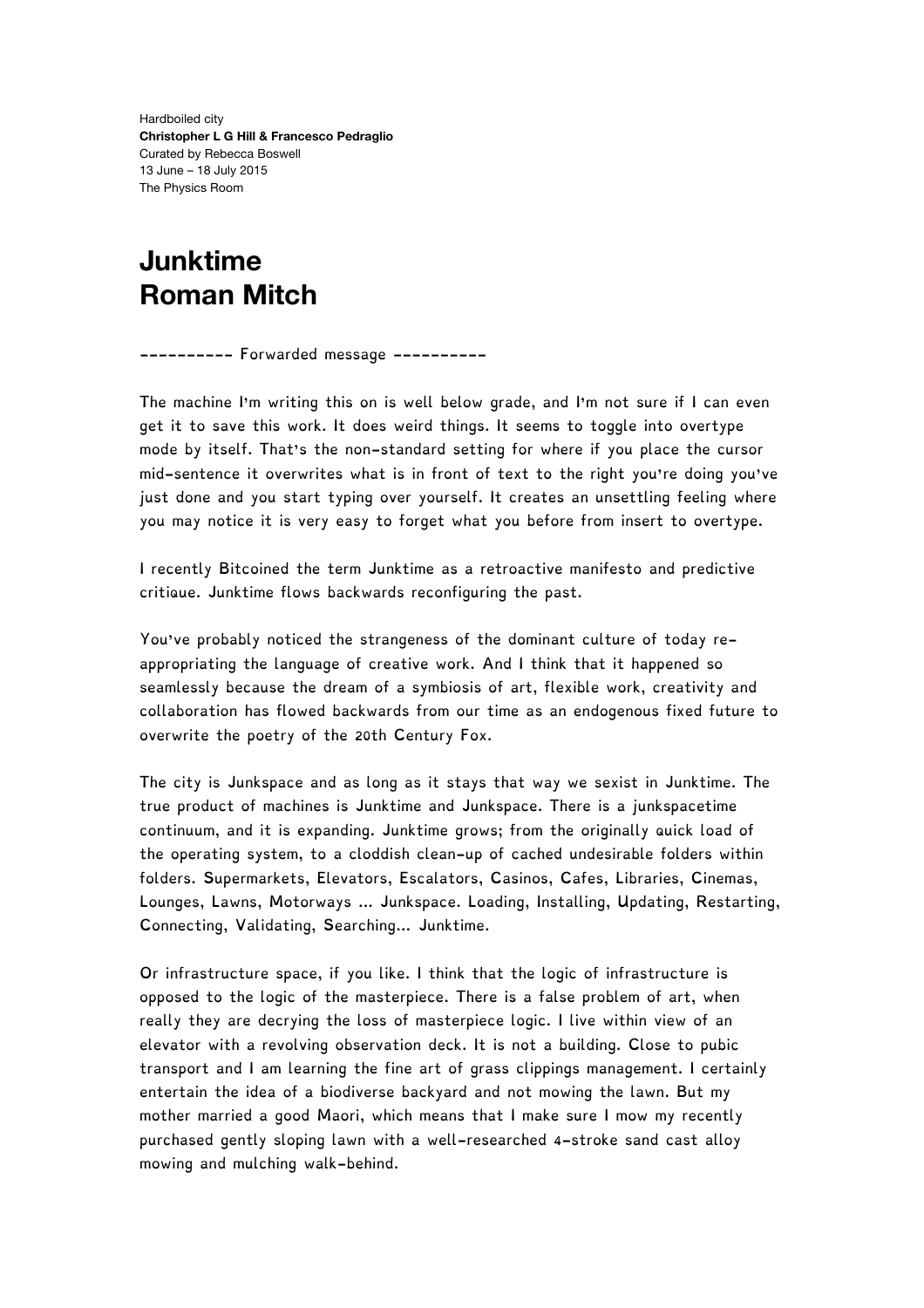Derivatives are potentially more valuable than their original. You can say this because originality is a low barrier. It is harder, and much more useful to make a continuation. We know we are in Junkspacetime because the infrastructure is everywhere. Time spent with infrastructure is Junktime. Any car is more infrastructure than masterpiece, conforming much more to underlying standards than to originality. Automobiles are particularly great harbingers of Junktime. Like a vacuum within a vacuum they create roads ahead of them, flying paper legislature arriving in place just ahead to create a consistent logical ride.

You already know a lot about it. Junk in Dada was about timeliness, a contemporaneous use of the new. There wasn't that much junk around. Junk was exotic (Dada, in its use of European junk, always contained anti-colonialism). Junk at that time wasn't junk.

In Junktime junk is timeless, not contemporary. As Junktime proliferated contemporary art ceased, strangled, oxymoronically fixed in this strange kind of incontemporaneousness. It is no longer possible to do what you are trying to do, for instance, to know in advance what you are trying to do. Intentionality travels through Junkspace retroactively. Once it is live, out there, in the Junkspace, you might be hit by the conditions of the work. At which stage, it is a funny gesture indeed to speak about intentions. But Junktimetravel is possible. Keep the dumb apps you're embarrassed to have downloaded, diskutil commands copy-pasted from forums, all executed with silent wishing.

There's an ATM flag, which means at least three things: Automatic Teller Machine, At The Moment and probably the lesser known, Asynchronous Transfer Mode. I'm not sure but I think the latter describes the former infrastructure ATM machines used once upon a time.

Like the spacetime continuum, the disruption of the fabric of Junkspacetime creates the junk. Under the right conditions, when the junk is dense enough it creates linkages between different Junkspacetime states. Is it more interesting if the hole in the Junkspacetime continuum is not like a u-shape as you may recognize from Wikipedia descriptions of wormholes, but more like kowhaiwhai patterns that weave undulating circuits of Junkspacetime.

Or at work, it is mostly Junktime. Lunch breaks where you can't really stop working. Time spent managerially is Junktime. "We need you to write, in your own words, what it is that you see as your responsibility." Sense of obligation is Junktime.

Warranties are pure Junktime, and should be purposely voided immediately. Buy it and do a teardown. Completely unpack it, take it apart, rebuild it. But of course the teardown is also Junktime.